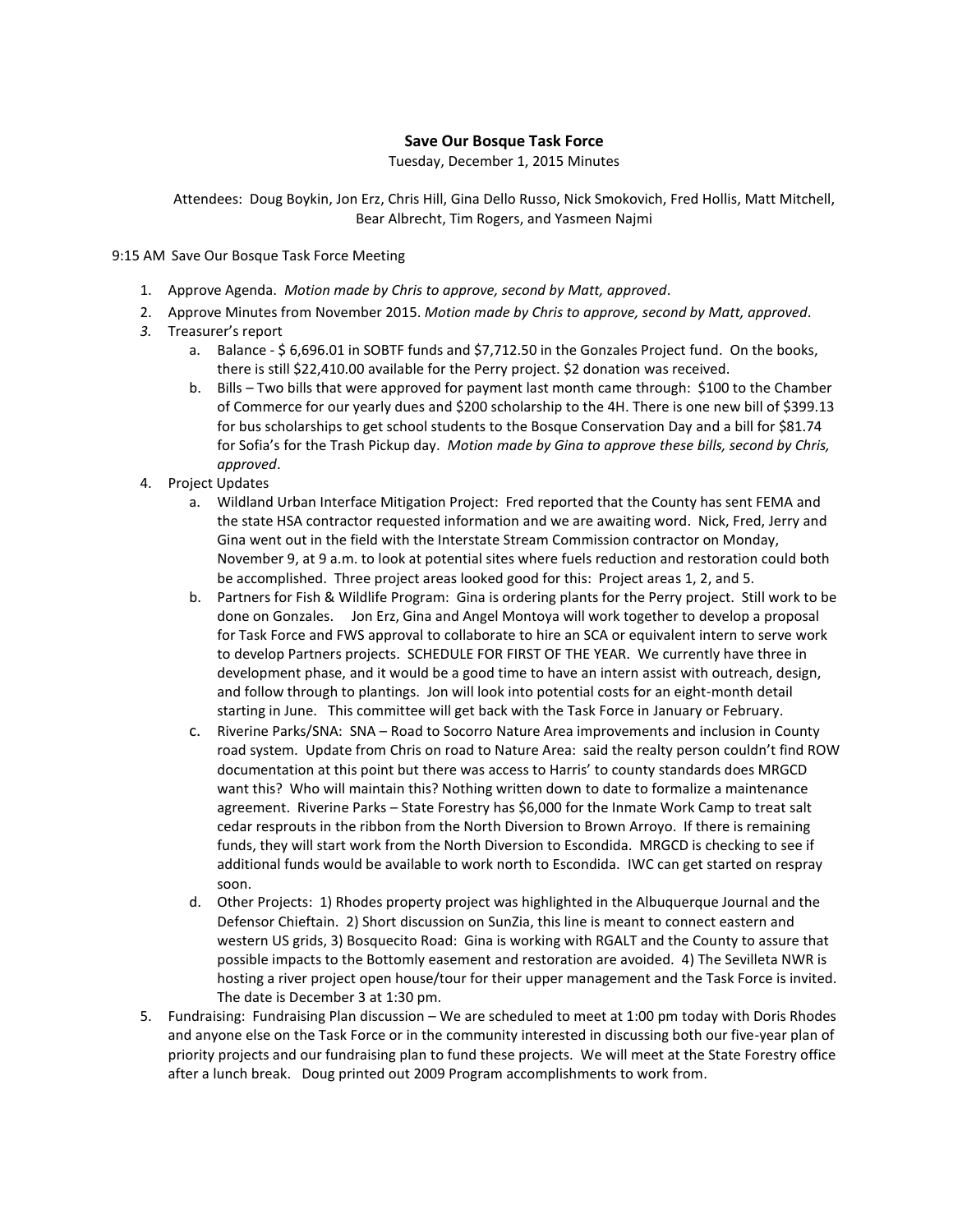- 6. Healthy Kids Socorro (HKS) and Socorro Bosque trail Federal Lands Access Program (FLAP) proposal presentation by Tim Rogers, consultant, employed with Santa Fe Conservation Trust, working part time with Healthy Kids New Mexico (HKNM) and others interested in increasing physical activity "active transportation planning". HKS has been working with Socorro County for last few years on this effort. Current project with James McNeil of HKS is to promote walking and biking. Socorro pretty bike-friendly; a recent analysis of this available, HKS did signage with bikeway finding, and the City is now working on the planning necessary for this effort. With Transportation Alternatives Program (TAP), the overarching effort, Tim was trying to help local governments find funding through Recreational Trails Program (RTP) – they were successful and got funding in 2014 to do trails program plan. Status: not much has happened with the City plan yet, no deadlines have been missed. Socorro may do a Request for Proposals for their plan. They should get underway soon. Who at the city will be the lead? Jay Santiannes, maybe. James McNeil and Councilor Pargas will be involved. More recently, in order to help local communities improve access to federal lands, a new program was developed a few years ago (FLAP). Socorro applied for that program. The Socorro proposal would connect Socorro to BdA, Sevilleta, and BLM units on the way, again along the river. Having done research on this proposal, it was determined that since County comprehensive plan is not done yet, and with the current levee project, it might be feasible to incorporate a trail with levee during construction. Levee top idea not fleshed out yet with the other issues to complete the entire route, so the effort was downsized for this round. The FLAP proposal now focuses on LFCC roads and extends from Escondida Lake to Luis Lopez/ Brown Arroyo. Proposal may not be funded this round so there is time for more discussion and input on this. Another announcement late this next summer for all: TAP, RTP and FLAP. His recommendation would be to cut it down to size and work in phases, maybe Otero to Escondida Lake. Recreational Trails Program Advisory Board, coordinator Aaron Deter, will be determining next round of funding. What are the steps for this to move forward? Reclamation, MRGCD, SOBTF, City, others could work together to develop a proposal. Task Force would like to be engaged in upcoming efforts/process that will include community members. Proposed as local trail but has tie in with Rio Grande Trail. They were proposing an accessible trail. Tim suggested we contact James McNeil to make sure we can be involved in this next round of proposals. Any questions, let Gina or Doug know and we will get you in contact with James or Tim.
- *7.* Tour and roundtable discussion. January 13, 2016 the Save Our Bosque Task Force will host a discussion with stakeholders on the following topics.
	- restoration efforts planned or underway in the reach including but not limited to Task Force, County, COE, BOR, ISC, private lands programs (SWCD, NRCS and Partners), private landowners, Refuges, others,
	- funding strategies for getting this work done,
	- coordination and partnering on projects,
	- depletions offsets for restoration work,
	- mitigation if SunZia powerline goes through,
	- Endangered species status in the reach and Biological Assessment Conservation Measures.
	- Design public outreach event to follow this roundtable.

No tour included in this roundtable discussion. Venue will be determined in early January and a notice sent out to participants.

- *8.* Other agenda items: 1) Yasmeen said they have not determined the date for the next MRGCD meeting in Socorro. Task Force to present, 2)NAWCA project partnership, would the Task Force like to sign on as a partner to the project. A \$250 donation makes you a partner. Gina will bring contribution letter to January meeting.
- *9.* Website/Facebook: Connie is working on updating/revising/and potentially moving our website to a new service if that is needed. Jon has made a facebook page draft for us, not live, but it is great for outreach and can help us track. Facebook helps us creates a presence, spotlight members, community, photos of pretty places. Jon will give us a short presentation on this at the January or February meeting.
- 10. Calendar: Open house on Thursday at Sevilleta NWR.